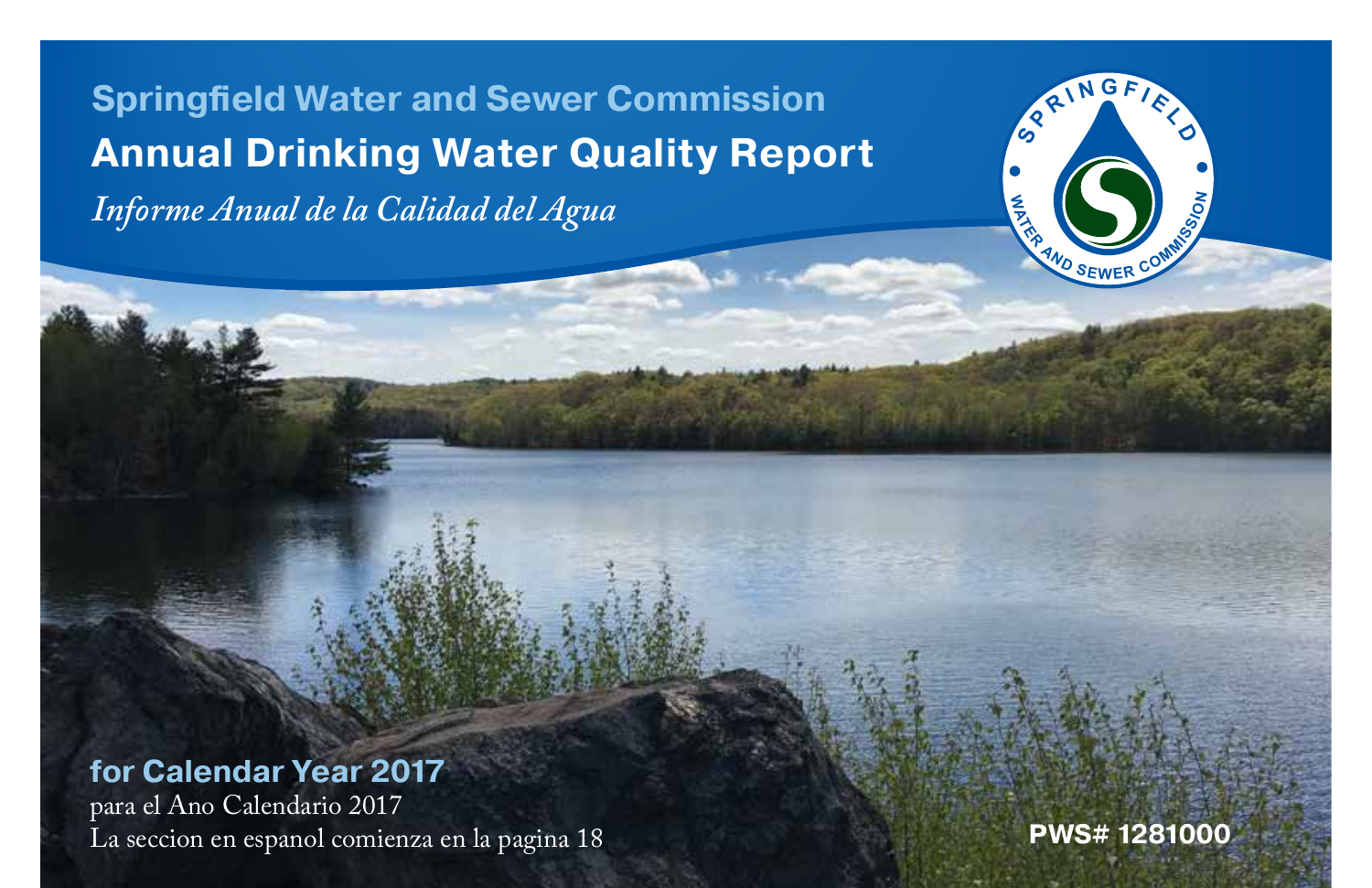

Dear Customer,

The Springfield Water and Sewer Commission (SWSC) is proud to issue our Annual Water Quality Report for calendar year 2017. This report provides information about the source of your drinking water, presents the results of laboratory tests in 2017, and confirms that your water meets or exceeds the requirements for safe drinking water by state and federal standards. Some of the language and health information in this report is mandated by the Massachusetts Department of Environmental Protection. Please read this report carefully and share this information with all other people who drink this water, especially those who may not have received this report directly (for example, customers in apartments, nursing homes, schools, and businesses). You can do this by posting this report in a public place or distributing copies by hand or mail.

**The Board of Commissioners meets monthly. Please contact Ingrid Williams at 413-452-1300 for meeting dates and times or to obtain extra copies of this report.**

# **2017 Board of Commissioners**

**Vanessa Otero,** *Chairwoman* **Daniel Rodriguez,** *Commissioner* **William E. Leonard,** *Commissioner*

## **Contact Information**

| Public Information (413) 452-1302 (Jaimye Bartak)                                                      |
|--------------------------------------------------------------------------------------------------------|
| Billing / Account Questions  (413) 452-1393                                                            |
|                                                                                                        |
| New Service or Service Replacement Information (413) 310-3501                                          |
| For Water Quality concerns during normal business hours contact<br>Customer Service at (413) 310-3501. |
| After business hours contact Emergency Service at (413) 310-3501.                                      |

#### **info@waterandsewer.org Waterandsewer.org**

*The Springfield Water and Sewer Commission provides this report to meet federal and state Safe Drinking Water Act requirements.*

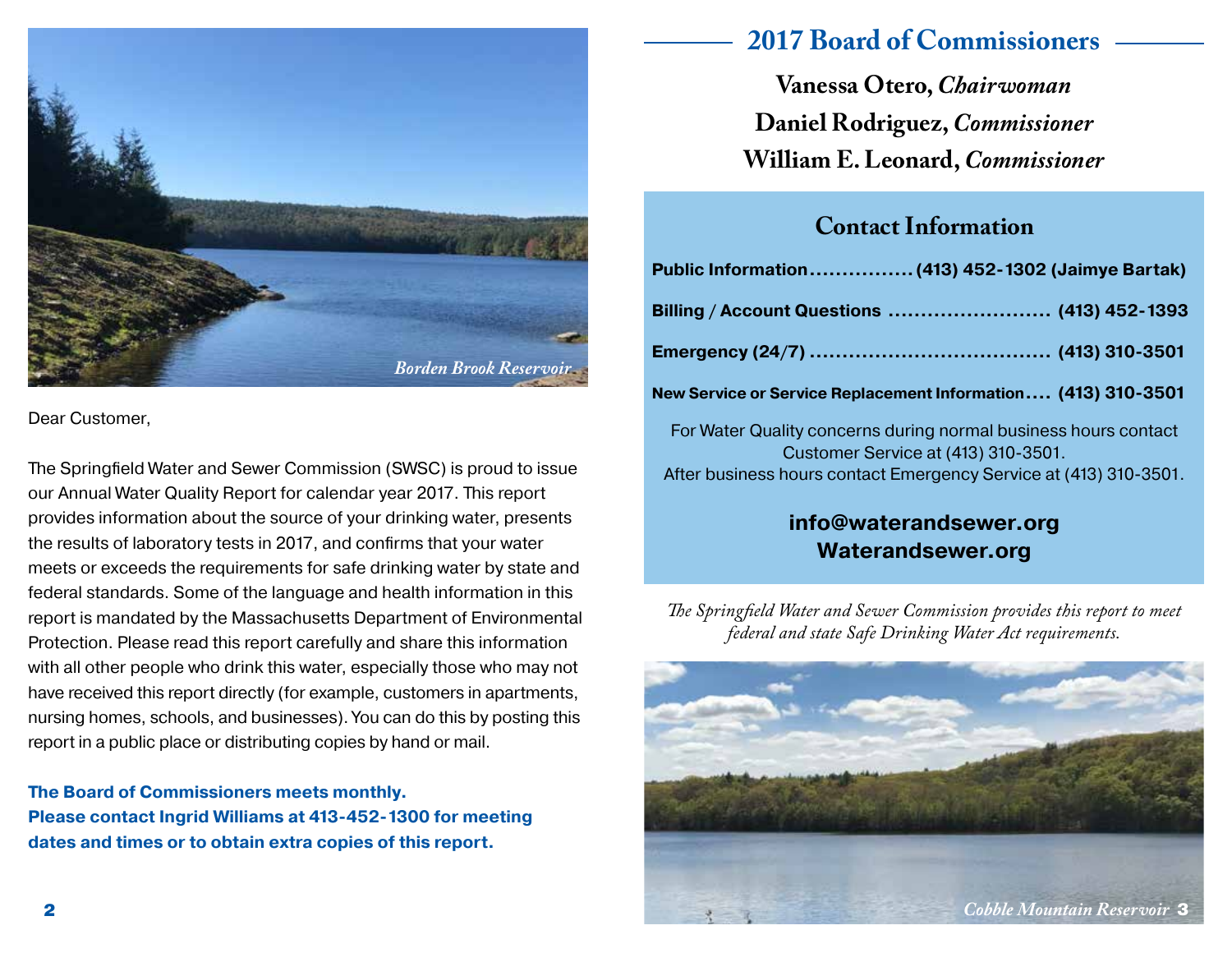

# **ABOUT YOUR WATER**

The drinking water treated and delivered by the Springfield Water and Sewer Commission originates from the Cobble Mountain Reservoir (Source ID 1281000-02S) and the Borden Brook Reservoir (Source ID 1281000-04S), surface water supplies located in Blandford and Granville, MA. The water is filtered through slow or rapid sand filtration to remove small particles and organisms such as sediment, algae, and bacteria. The water is then treated to inhibit corrosion of home plumbing,

adjusted for pH, and disinfected with chlorine before it is distributed to our customers. Clean water is delivered at an annual average of 30 million gallons per day to retail customers in Springfield and Ludlow and wholesale customers in Agawam, East Longmeadow, and Longmeadow.

#### **SPECIAL HEALTH INFORMATION**

Some people may be more vulnerable to contaminants in drinking water than the general population as a whole. Immuno-compromised persons such as persons with cancer undergoing chemotherapy, persons who have undergone organ transplants, people with HIV/AIDS or other immune system disorders, some elderly and some infants can be particularly at risk from infections. These people should seek advice about drinking water from their health care providers. EPA/Centers for Disease Control and Prevention (CDC) guidelines on lowering the risk of infection by *Cryptosporidium* and other microbial contaminants are available from the **Safe Drinking Water Hotline at 1-800-426-4791.**

## **FREQUENTLY ASKED QUESTIONS**

#### **What is chlorine and why is it added to drinking water?**

*Chlorine is a disinfectant that is commonly used to treat drinking water. Disinfectants such as chlorine kill bacteria and viruses that can cause disease. Chlorine has been used to disinfect water since the early twentieth century. The use of chlorine and other disinfectants has virtually eliminated instances of waterborne diseases such as typhoid fever, cholera, and dysentery in developed nations.*

#### **If I can smell chlorine in my water, is it still safe to drink?**

*Yes. Chlorine residual levels are monitored daily at multiple points throughout the system, and levels are consistently well below the 4 parts per million maximum limit set by the EPA and MassDEP.*

**What can I do to reduce the smell or taste of chlorine in my tap water?** *Fill a clean pitcher with water and place it in the refrigerator. The chlorine will dissipate over a period of a few hours. Activated carbon filters in the form of pitchers and faucet attachments can also reduce taste and odor associated with chlorine.*

**Does the Commission add fluoride to the drinking water?** *No.*

#### **On rare occasions I notice discoloration in my water. Why does this happen and is it safe to drink?**

*If you notice discoloration in your water, there may have been maintenance or a recent water main break in your area, and the water is safe to drink. To rid discoloration, run faucets with cold water for 10- 15 minutes. Call our Operations Center 24/7 at 413-310-3501 to ask any questions or to report prolonged discoloration.*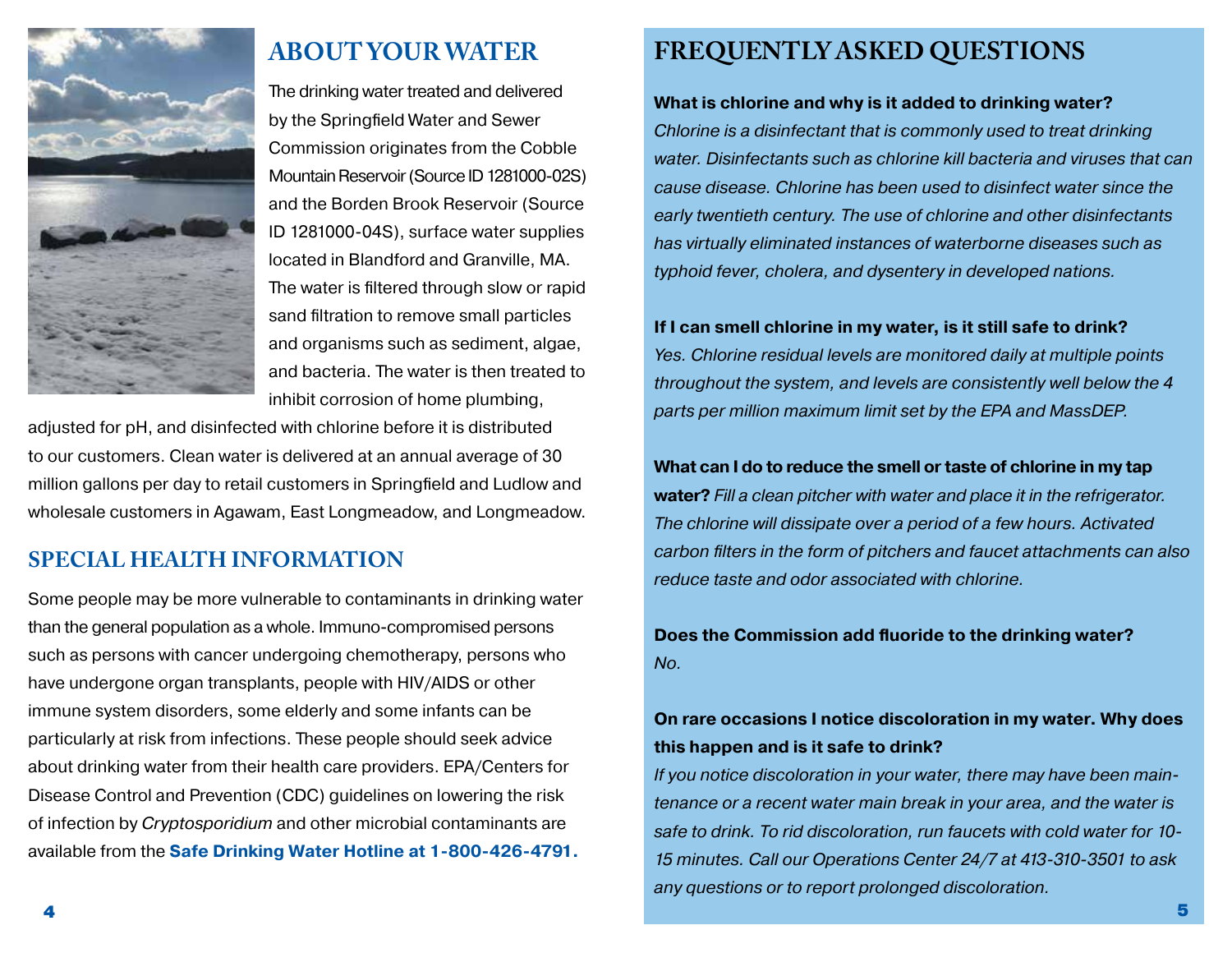## **IMPORTANT INFORMATION FROM U.S. EPA AND MASSACHUSETTS DEP**

Sources of drinking water (both tap water and bottled water) include rivers, lakes, streams, ponds, reservoirs, springs, and wells. As water travels over the surface of the land or through the ground, it dissolves naturally occurring minerals and, in some cases, radioactive material, and can pick up substances resulting from the presence of animals or from human activity. Contaminants that may be present in source water include:

**Microbial contaminants**, such as viruses and bacteria, which may come from sewage treatment plants, septic systems, agricultural livestock operations, humans, and wildlife.

**Inorganic contaminants**, such as salts and metals, can be naturally occurring or result from urban storm water runoff, industrial, or domestic wastewater discharges, oil and gas production, mining, and farming.

**Pesticides and herbicides** may come from a variety of sources such as agriculture, urban storm water runoff, and residential uses.

**Organic chemical contaminants** include synthetic and volatile organic chemicals that are by-products of industrial processes and petroleum production, and can also come from gas stations, urban storm water runoff, and septic systems.

**Radioactive contaminants** can be naturally occurring or be the result of oil and gas production, and mining activities.

Drinking water, including bottled water, may reasonably be expected to contain at least small amounts of some contamination. The presence of contaminants does not necessarily indicate that water poses a health risk.

In order to ensure that tap water is safe to drink, the Department of Environmental Protection (MassDEP) and U.S. Environmental Protection Agency (EPA) prescribe regulations that limit the amount of certain



contaminants in water provided by public water systems. The Food and Drug Administration (FDA) and Massachusetts Department of Public Health (DPH) regulations establish limits for contaminants in bottled water that must provide the same protection for public health.

More information about contaminants and potential health effects can be obtained by calling the **EPA's Safe Drinking Water Hotline (1-800-426-4791).**

#### **SOURCE WATER ASSESSMENT**

The Massachusetts Department of Environmental Protection (MassDEP) completed a Source Water Assessment that evaluates the susceptibility of public water supplies to contamination from surrounding land uses. MassDEP inventoried the land uses and origins of potential contaminants in the Commission's watershed area. A susceptibility ranking of **moderate** was assigned to this system using the information collected during the assessment by MassDEP. The complete Source Water Assessment Program report is available by contacting the Commission at 413-452- 1300 or at http://www.mass.gov/eea/docs/dep/water/drinking/swap/ wero/1281000.pdf.

*Approximately 47% of the land in the Little River Watershed, which feeds Cobble Mountain and Borden Brook Reservoirs, is owned by the Commission for water supply protection purposes. An additional 10% is protected by public and non-profit land conservation organizations. The Commission has an active land acquisition program as part of its Source Water Protection Plan, as land protection is the best approach to reducing the susceptibility of water supplies to contamination.* 7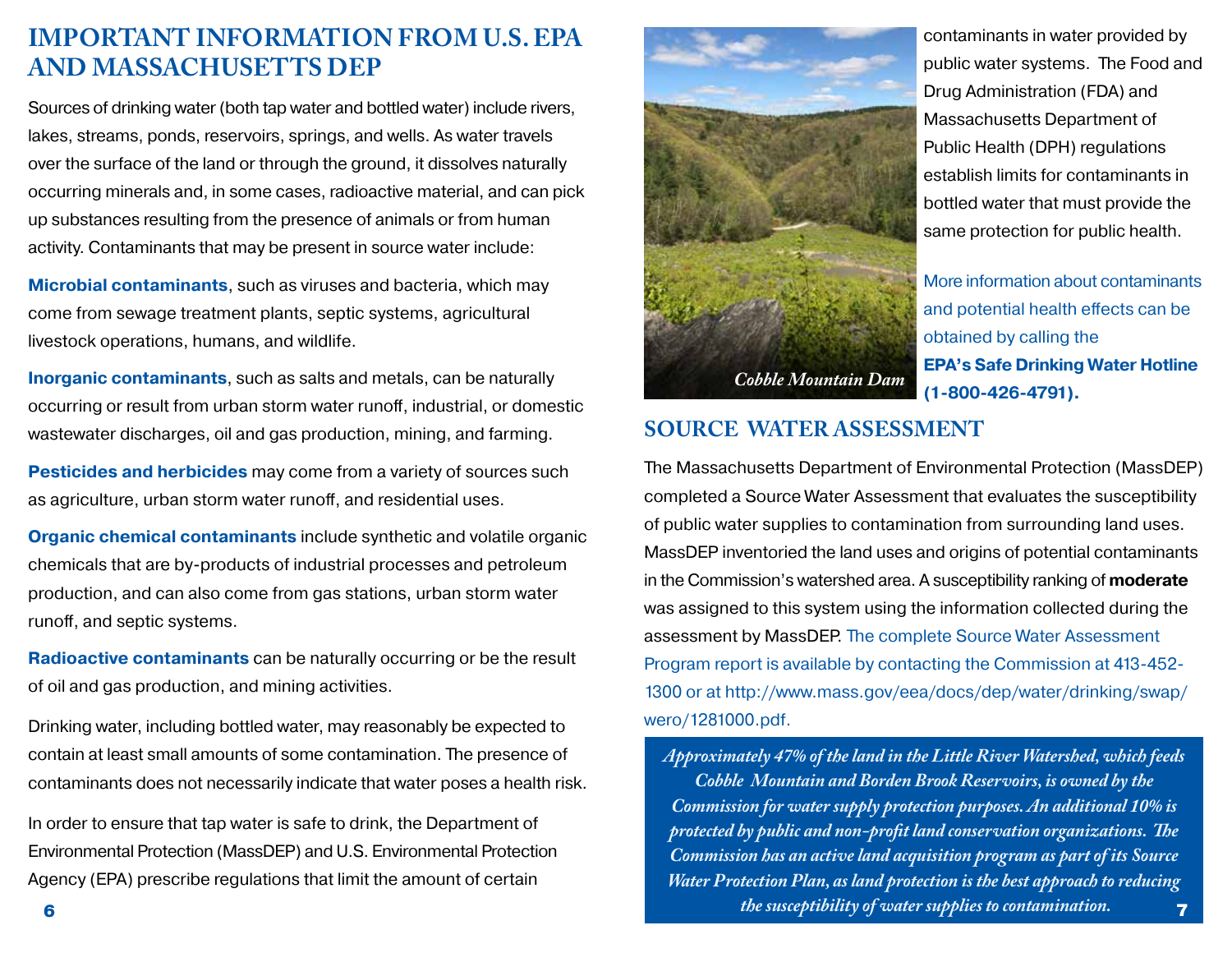## **2017 SWSC WATER QUALITY INFORMATION TABLE**

The table below shows only regulated contaminants found above minimum detection levels through water quality analysis, which was completed in 2017 unless otherwise specified. The Commission's laboratory analyzed more than 50,000 water quality tests in 2017. Private certified laboratories were also utilized to ensure that the water supplied to you meets or is better than all state and federal requirements. The data below represent finished water in the distribution system.

| <b>PUBLIC WATER SUPPLY IDENTIFICATION #1281000</b> |                |                                                            |                                                                                       |                                                                        |                  |                                                       |  |
|----------------------------------------------------|----------------|------------------------------------------------------------|---------------------------------------------------------------------------------------|------------------------------------------------------------------------|------------------|-------------------------------------------------------|--|
| <b>ORGANICS</b>                                    | <b>MCLG</b>    | <b>MAXIMUM</b><br><b>CONTAMINANT</b><br><b>LEVEL (MCL)</b> | <b>HIGHEST</b><br><b>LOCATIONAL</b><br><b>RUNNING ANNUAL</b><br><b>AVERAGE (LRAA)</b> | <b>RANGE DETECTED</b><br><b>AT INDIVIDUAL</b><br><b>SAMPLING SITES</b> | <b>VIOLATION</b> | <b>MAJOR SOURCES IN</b><br><b>DRINKING WATER</b>      |  |
| THMs (ppb)<br>(Total Trihalomethanes)              | N/A            | 80 (LRAA)                                                  | 58.8                                                                                  | $35 - 58$                                                              | <b>No</b>        | By-product of drinking                                |  |
| HAA5s (ppb)<br>(Total Haloacetic Acids)            | N/A            | 60 (LRAA)                                                  | 54                                                                                    | $36 - 69$                                                              | <b>No</b>        | water chlorination                                    |  |
| <b>DISINFECTANTS</b>                               | <b>MRDLG</b>   | <b>MRDL</b>                                                | <b>ANNUAL AVERAGE</b>                                                                 | <b>RANGE DETECTED</b><br><b>AT INDIVIDUAL</b><br><b>SAMPLING SITES</b> | <b>VIOLATION</b> | <b>MAJOR SOURCES IN</b><br><b>DRINKING WATER</b>      |  |
| <b>Residual Free</b><br>Chlorine (ppm)             | 4.0            | 4.0                                                        | 0.72                                                                                  | Not Detected -<br>1.93                                                 | <b>No</b>        | Water additive used to<br>control microbes            |  |
| <b>INORGANICS</b>                                  | <b>MCLG</b>    | <b>MCL</b>                                                 | <b>HIGHEST</b><br><b>DETECTED</b><br><b>LEVEL</b>                                     | <b>RANGE DETECTED</b><br><b>AT INDIVIDUAL</b><br><b>SAMPLING SITES</b> | <b>VIOLATION</b> | <b>MAJOR SOURCES IN</b><br><b>DRINKING WATER</b>      |  |
| Nitrate (ppm)                                      | 10             | 10                                                         | 0.124                                                                                 | N/A                                                                    | <b>No</b>        | Natural deposits, storm-<br>water, fertilizer run-off |  |
| Barium (ppm)                                       | $\overline{2}$ | $\overline{2}$                                             | 0.009                                                                                 | N/A                                                                    | <b>No</b>        | Erosion of natural<br>deposits                        |  |
| <b>RADIONUCLIDES</b><br>Test date: 9/18/2015       | <b>MCLG</b>    | <b>MCL</b>                                                 | <b>HIGHEST</b><br><b>DETECTED</b><br><b>LEVEL</b>                                     | <b>RANGE DETECTED</b><br><b>AT INDIVIDUAL</b><br><b>SAMPLING SITES</b> | <b>VIOLATION</b> | <b>MAJOR SOURCES IN</b><br><b>DRINKING WATER</b>      |  |

| Gross Alpha (pCi/L)                            | $\Omega$                   | 15                                                         | 0.262                                      | N/A                                        | <b>No</b>        | Erosion of natural deposits                                              |
|------------------------------------------------|----------------------------|------------------------------------------------------------|--------------------------------------------|--------------------------------------------|------------------|--------------------------------------------------------------------------|
| Radium-226 &<br>Radium-228 Combined<br>(pCi/L) | $\mathbf 0$                | 5                                                          | 0.25                                       | N/A                                        | <b>No</b>        | Erosion of natural deposits                                              |
| <b>TURBIDITY*</b>                              | <b>MCLG</b>                | <b>MCL</b>                                                 | <b>HIGHEST SINGLE</b><br><b>MEASURMENT</b> | <b>LOWEST MONTHLY</b><br><b>PERCENTAGE</b> | <b>VIOLATION</b> | <b>MAJOR SOURCES IN</b><br><b>DRINKING WATER</b>                         |
| <b>Rapid Sand Filtration</b><br>** (NTU)       | N/A                        | TT: at least<br>95% of sam-<br>ples per month<br>below 0.3 | 0.21                                       | 100%                                       | <b>No</b>        | Soil Runoff                                                              |
| <b>Slow Sand Filtration</b><br>*** (NTU)       | N/A                        | TT: at least<br>95% of sam-<br>ples per month<br>below 1.0 | 1.27                                       | 99.94%                                     | <b>No</b>        |                                                                          |
| <b>UNREGULATED****</b>                         | ORSG/<br><b>SMCL</b>       | <b>MCL</b>                                                 | <b>HIGHEST SINGLE</b><br><b>MEASURMENT</b> | <b>RANGE DETECTED</b>                      | <b>VIOLATION</b> | <b>MAJOR SOURCES IN</b><br><b>DRINKING WATER</b>                         |
| Sodium (ppm)                                   | $ORSG = 20$                | None                                                       | 15.5                                       | N/A                                        | <b>No</b>        | Natural sources: runoff<br>from use of de-icing<br>compounds on roadways |
| Manganese (ppm)                                | $SMCL = 50$                | None                                                       | 3.2                                        | N/A                                        | <b>No</b>        | Erosion of natural deposits                                              |
| Aluminum (ppm)                                 | $SMCL = 200$               | None                                                       | 52                                         | $0 - 52$                                   | <b>No</b>        | Residue from treatment<br>process                                        |
| Chloroform (ppb)                               | $ORSG = 70$                | None                                                       | 4.93                                       | N/A                                        | <b>No</b>        | By-product of drinking<br>water chlorination                             |
| Bromodichloromethane<br>(ppb)                  | <b>None</b><br>Established | None                                                       | 0.58                                       | N/A                                        | <b>No</b>        | By-product of drinking<br>water chlorination                             |

**For a definition of terms see GLOSSARY on next page.**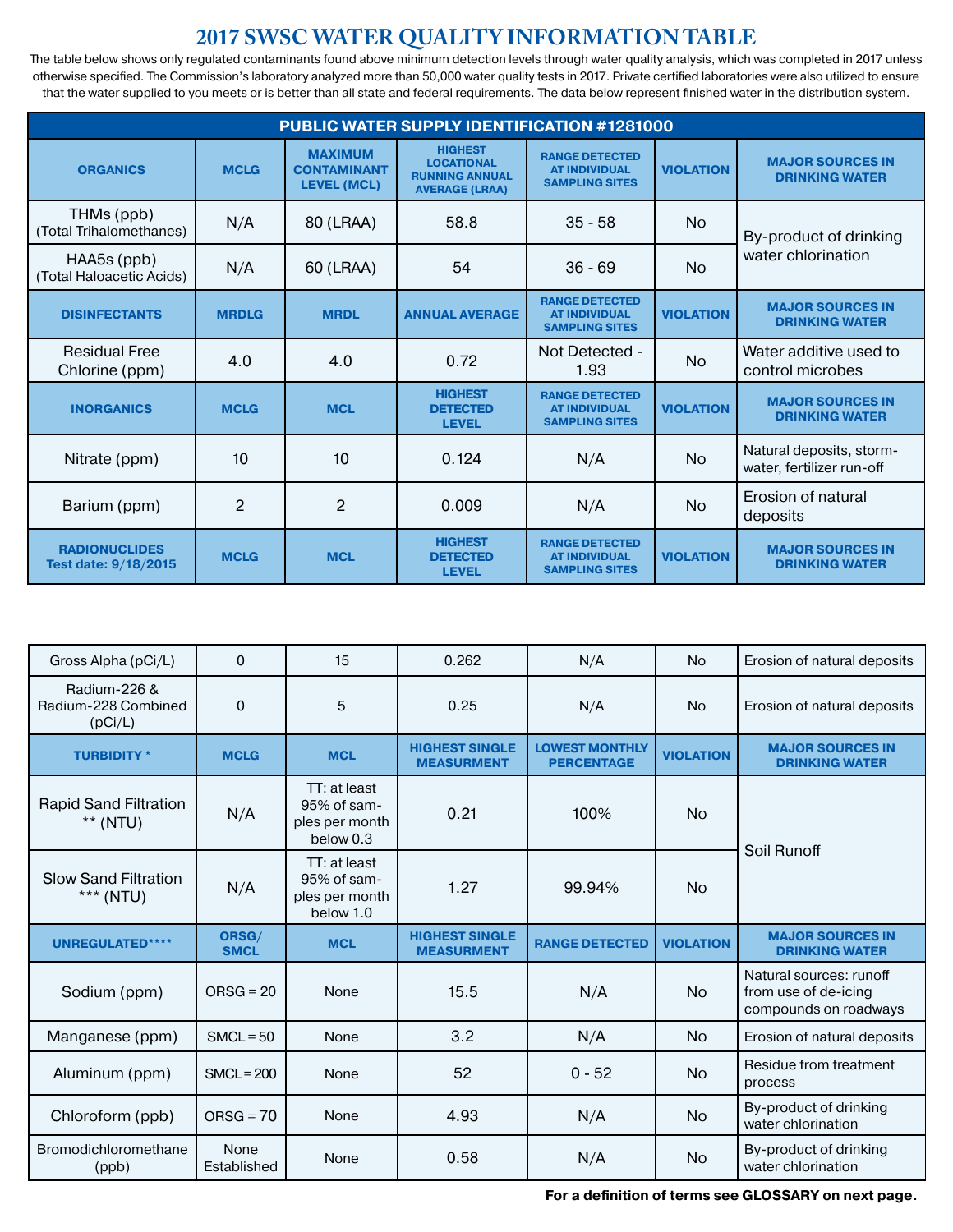## **GLOSSARY OF TERMS**

**MCL (Maximum Contaminant Level)** The highest level of a contaminant that is allowed in drinking water. MCLs are set as close to the MCLGs as feasible using the best available treatment technology.

**MCLG (Maximum Contaminant Level Goal)** The level of a contaminant in drinking water below which there is no known or expected risk to health. MCLGs allow for a margin of safety.

**MRDL (Maximum Residual Disinfectant Level)** The highest level of a disinfectant allowed in drinking water. There is convincing evidence that addition of a disinfectant is necessary for control of microbial contaminants.

**MRDLG (Maximum Residual Disinfectant Level Goal)** The level of a drinking water disinfectant below which there is no known expected risk to health. MRDLGs do not reflect the benefits of the use of disinfectants to control microbial contaminants.

**N/A** - Not Applicable

**NTU - Nephelometric Turbidity Units** - A numeric value indicating the cloudiness of water.

**ORSG - Massachusetts Office of Research and Standards Guideline**

The concentration of a chemical in drinking water, at or below which, adverse health effects are unlikely to occur after chronic (lifetime) exposure. If exceeded, it serves as an indicator of the potential need for further action.

**ppb - parts per billion**

**ppm - parts per million**

**pCi/L - picocuries per liter** (a measure of radioactivity)

**SMCL (Secondary Maximum Contaminant Level)** - The highest level of a contaminant that is allowed in drinking water for the secondary contaminants.These standards are developed to protect the aesthetic qualities of drinking water and are not health based.

**TT (Treatment Technique)** - A required process intended to reduce the level of a contaminant in drinking water.

**\* Turbidity** - A measure of the cloudiness of water. We monitor turbidity because it is a good indicator of the effectiveness of our filtration system.

 **\*\* Rapid Sand Filtration** - The turbidity level of the filtered water shall be less than or equal to 0.3 NTU in 95% of the measurements taken each month and shall not exceed a maximum of 1.0 NTU in any single measurement.

\*\*\* **Slow Sand Filtration** - The turbidity level of the filtered water shall be less than or equal to 1.0 NTU in 95% of the measurements taken each month and shall not exceed a maximum of 5.0 NTU in any single measurement.

 **\*\*\*\* Unregulated Contaminants** - Substances for which EPA has set guidelines but not established drinking water standards.

## **LEAD AND DRINKING WATER**

Lead enters drinking water primarily by leaching from plumbing that contains lead, such as a lead service line that connects a home/building to the water main in the street, or from plumbing and fixtures inside the home/building. Leaching is most likely to occur when the water is not moving, generally overnight or at other times when the water is not used for several hours.

The Commission's source water and the water in the distribution system is lead free. In 1992 the Commission proactively began to systematically remove lead service lines from the water system, and as of November 2005, all known lead service lines were removed and replaced. Additionally, the Commission has a stable water supply that has provided water to the lower Pioneer Valley since the 1930s.

At the treatment plant, water is treated to inhibit the corrosion of home/building plumbing. This treatment creates a coating within the plumbing that helps to prevent lead from leaching into water. Testing for the presence of lead and copper is regulated under EPA's Lead and Copper Rule. Testing takes place in three-year cycles. The next lead and copper testing cycle begins in the summer of 2018.

#### **HEALTH RISKS AND DRINKING WATER**

If present, elevated levels of lead can cause serious health problems, especially for pregnant women and young children. Lead in drinking water is primarily from materials and components associated with service lines and home plumbing. The Commission is responsible for providing high quality drinking water, but cannot control the variety of materials used in plumbing components. When your water has been sitting for several hours, you can minimize the potential for lead exposure by flushing your tap for 30 seconds to 2 minutes before using water for drinking or cooking. If you are concerned about lead in your water, you may wish to have your water tested. Information on lead in drinking water, testing methods, and steps you can take to minimize exposure is available from the **Safe Drinking Water Hotline (1-800-426-4791)** or at **http://www.epa.gov/safewater/lead.**

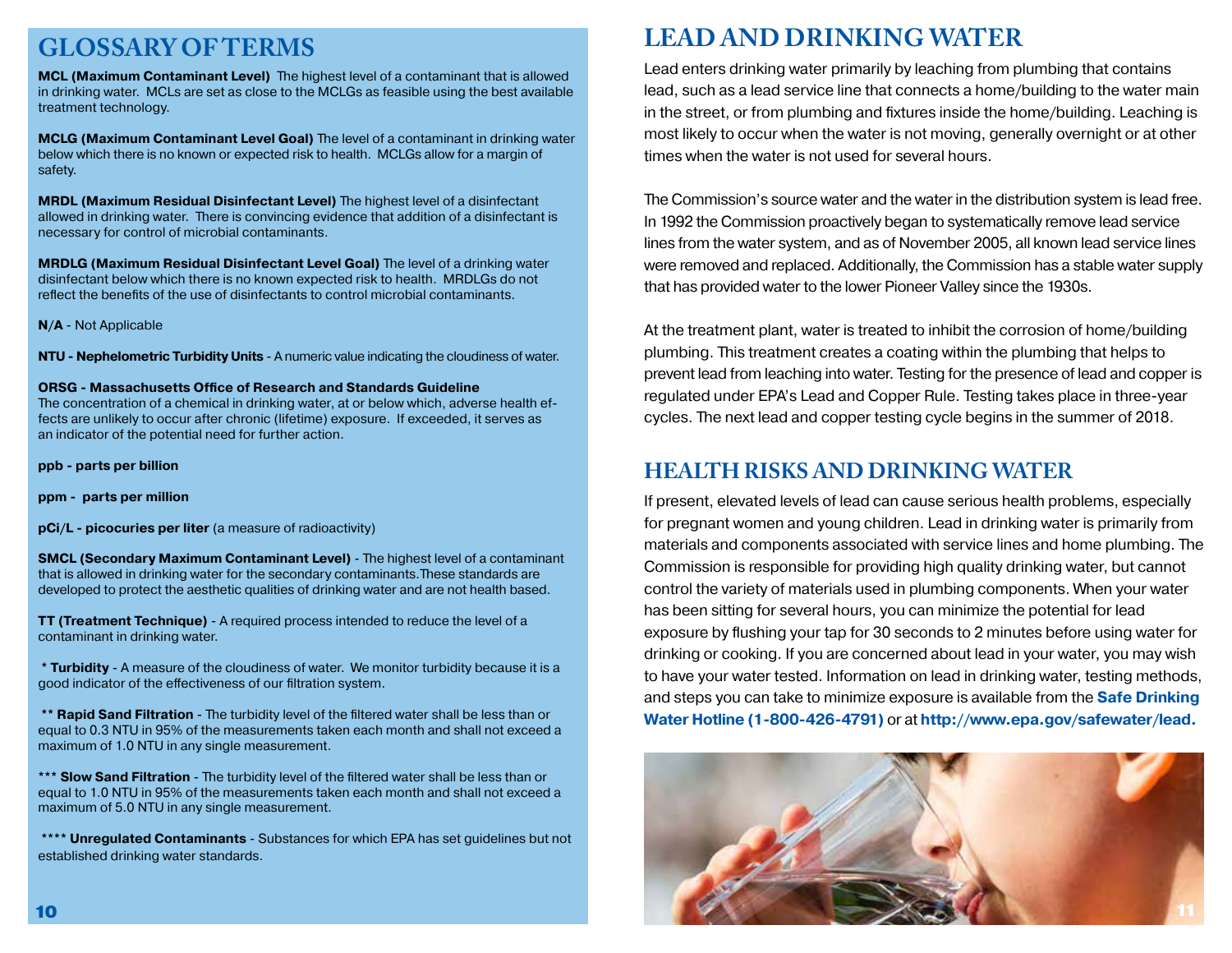## **LEAD AND COPPER SAMPLING TABLE - 2016**

| <b>SUBSTANCE</b> | <b>MCLG</b> | <b>MCL</b>  | <b>90th PERCENTILE</b><br><b>SAMPLE</b> | <b>SAMPLING SITES</b><br><b>EXCEEDING THE</b><br><b>ACTION LEVEL</b> | <b>VIOLATION</b> | <b>MAJOR SOURCES IN</b><br><b>DRINKING WATER</b> |
|------------------|-------------|-------------|-----------------------------------------|----------------------------------------------------------------------|------------------|--------------------------------------------------|
| Copper (ppm)     | 1.3         | $AL = 1.3$  | 0.074                                   | 0 out of 50                                                          | <b>No</b>        | <b>Corrosion of household</b>                    |
| Lead (ppb)       |             | $AL = 15.0$ | 5                                       | 2 out of 50                                                          | <b>No</b>        | plumbing systems                                 |

AL = Action Level - The concentration of a contaminant that if exceeded, triggers treatment or other requirements that a water system must follow.

90th Percentile = Out of every 10 homes sampled, 9 were at or below this level.

*The above table represents the last round of required lead and copper sampling in 2016. The next required round of lead and copper sampling will begin in the summer of 2018.*

# **SANITARY SURVEY**

In 2016, the Massachusetts Department of Environmental Protection conducted a sanitary survey of our public water system. A sanitary survey is an on-site review of the water sources, facilities, equipment, operation, and maintenance of a public water system for the purpose of evaluating the system's ability to produce and distribute safe drinking water. The survey is completed on a three-year cycle. As of the last survey, the following items are corrective actions taken by the Commission:

- Spill containment for day tank storage for treatment chemicals has been installed.
- Project design is 90% complete, and on schedule for construction in fiscal year 2018, for necessary improvements to chemical storage.

MCL = Maximum Contaminant Level - The highest level of a contaminant that is allowed in drinking water. MCLs are set as close to the MCLGs as feasible using the best available treatment technology.

MCLG = Maximum Contaminant Level Goal - The level of a contaminant in drinking water below which there is no known or expected risk to health. MCLGs allow for a margin of safety.

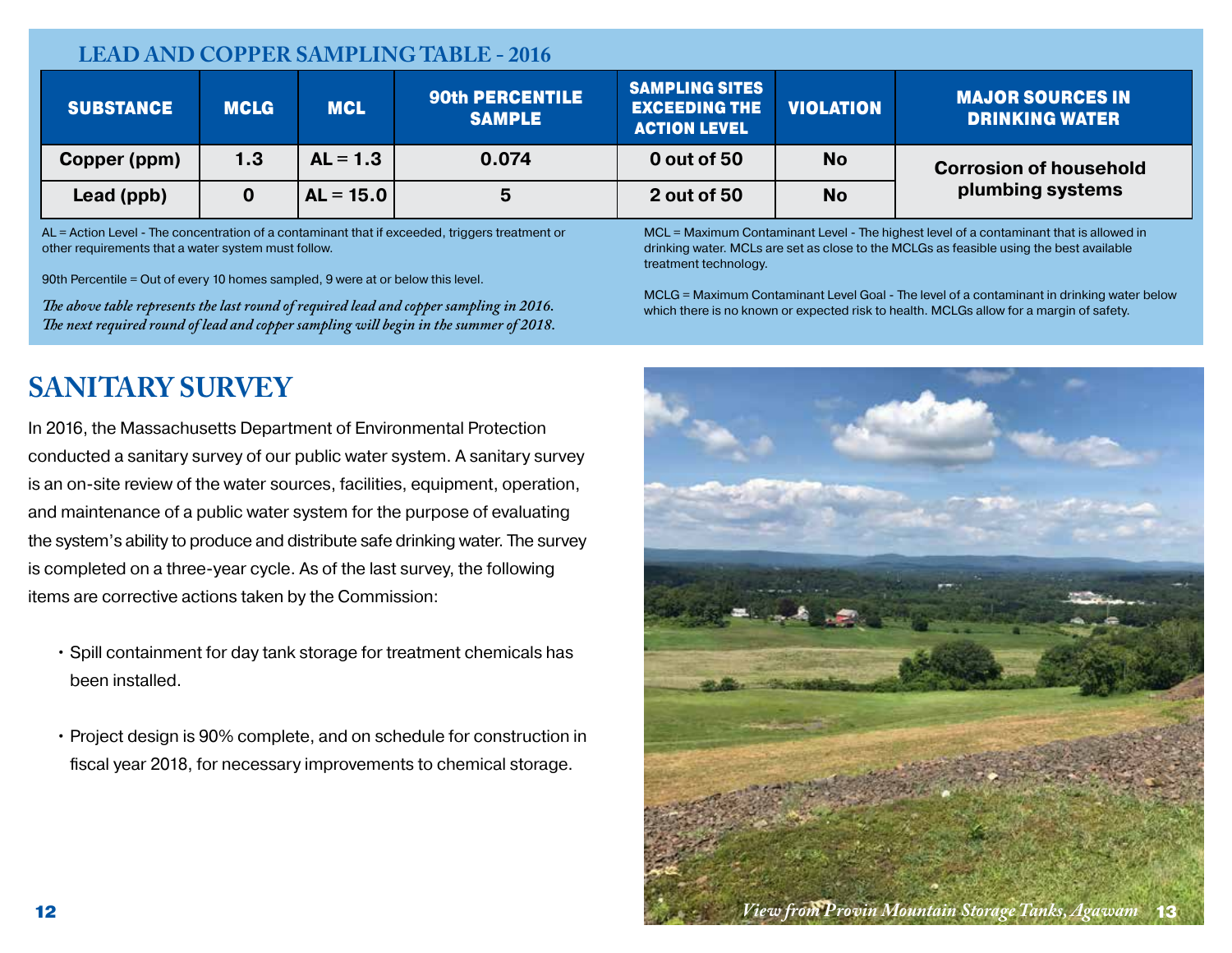# **CROSS CONNECTION CONTROL PROGRAM**

A cross connection is formed at any point where a drinking water line connects to a polluted source, such as boilers, air conditioning systems, fire sprinkler systems, irrigation systems, laboratory equipment, plating tanks, or chemical vats. In residences, a common cross connection is a garden hose attached to a fertilizer or chemical sprayer container, or a hose inserted into a pool. If water pressure drops, such as due to nearby fire hydrant use or a water main break, the resulting vacuum can suck the connected pollutants back into the water system.

# **To Prevent Cross Connections:**

- Never submerge a hose in soapy water buckets, pet watering containers, pools, tubs, sinks, drains, or chemicals.
- Never attached a hose to a chemical sprayer without a backflow preventer.



**Hose Connection Vacuum Breaker**

- Buy and install an inexpensive hose connection vacuum breaker on every threaded water fixture.
- Buy appliances and equipment with a backflow preventer.

# **PREVENT HOUSEHOLD LEAKS!**

|    | <b>DIAMETER OF LEAK</b> | <b>GALLONS</b> | every year, or the amount needed for 270 loads of laundry for the average<br>US family.                                                                |
|----|-------------------------|----------------|--------------------------------------------------------------------------------------------------------------------------------------------------------|
|    | 1/4 " stream            | 1,181,500      | A leak at the rate of one drip per second can waste more than 3,000 gallons                                                                            |
|    | $3/16$ " stream         | 666,000        | per year – the equivalent of 180 showers!<br>• Common types of leaks found in the home include worn toilet flappers,                                   |
|    | 1/8 " trickle           | 296,000        | dripping faucets, and leaking showerheads.                                                                                                             |
|    | 1/16 " drip             | 74,000         | . An irrigation system with a leak 1/32nd of an inch in diameter (about the<br>thickness of a dime!) can waste about 6,300 gallons of water per month. |
| 14 |                         |                | 15                                                                                                                                                     |

# **Backflow Prevention**



**If you are an owner of industrial, institutional, or commercial property, you must have your facility's internal plumbing surveyed for cross connection hazards and install proper backflow devices or eliminate cross connections entirely.**

**For more information, contact the Commission's Cross Connection Control Program at 413-310-3501.**

- An average household leak can waste nearly 10,000 gallons of water every year, or the amount needed for 270 loads of laundry for the average US family.
- A leak at the rate of one drip per second can waste more than 3,000 gallons per year – the equivalent of 180 showers!
- Common types of leaks found in the home include worn toilet flappers, dripping faucets, and leaking showerheads.
- An irrigation system with a leak 1/32nd of an inch in diameter (about the thickness of a dime!) can waste about 6,300 gallons of water per month.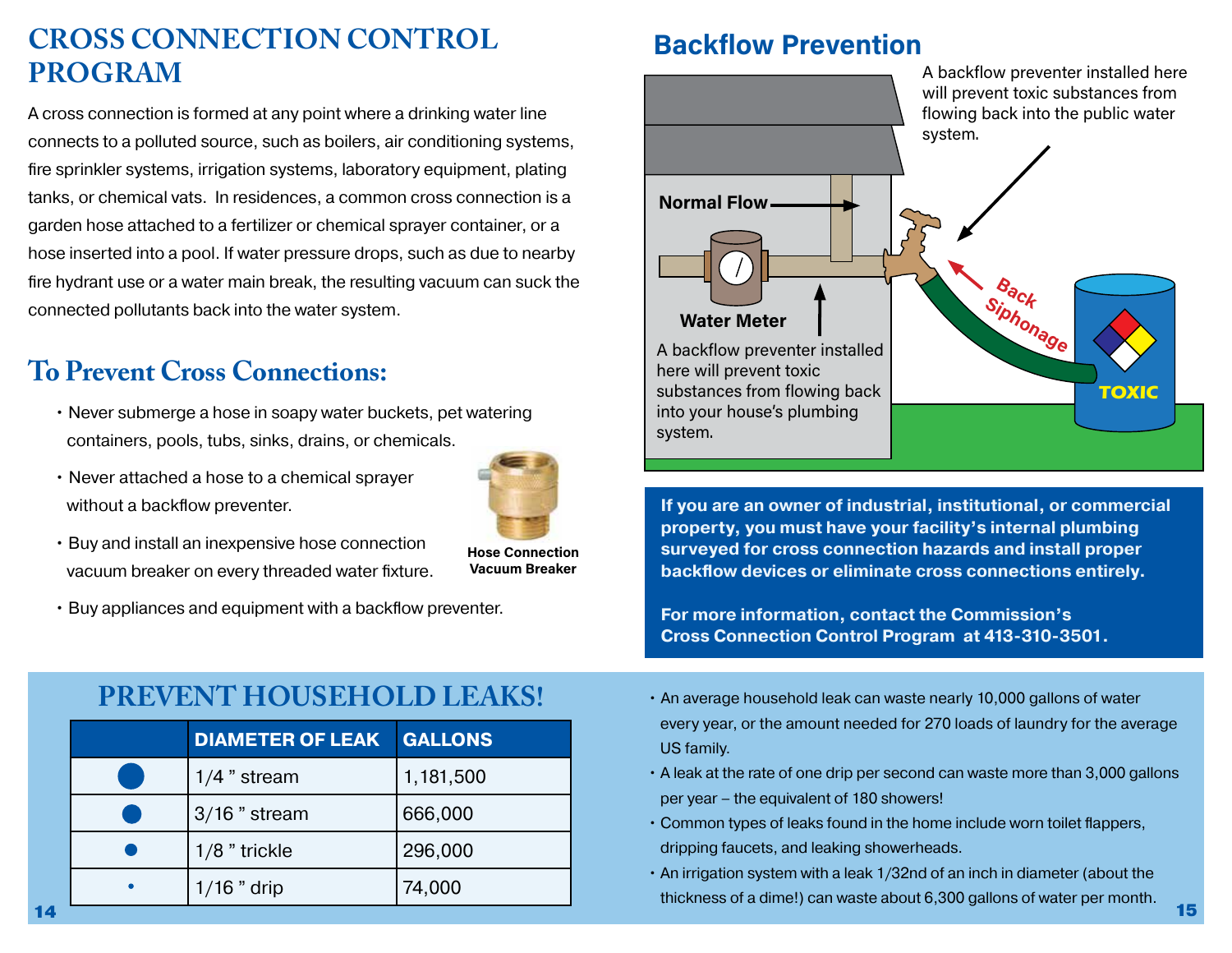# **Be a Leak Detective!**

• **Monitor your water bill:** If usage spikes without any obvious change to water use patterns, you may have a leak. The Commission's Residential Leak Detection Program also flags accounts with a usage history that fluctuates +/- 2,000 cubic feet from month to month for review.

• **Check for toilet leaks** by placing food coloring in the toilet tank. If color shows in the bowl within 10 minutes without flushing, you have a leak.

• **Check your water meter** before and after a two-hour period when no water is being used. If the meter does not read exactly the same, you probably have a leak.

**SRINGFIELD** For more information: **http://waterandsewer.org/ education-and-community/household-leak-detection/**

# **WHAT'S THE VALUE OF WATER?**

Mornings wouldn't be the same without water.

Most of us never think about how water gets to the tap or where it goes after it swirls down the drain. Luckily, we don't have to. Pumps, treatment plants, and pipes bring us clean water.

But our water systems are aging. They need investment to continue delivering life's most essential resource. We need water to make a cup of coffee and most everything we do in life. All day, every day.

Water-Essential, Reliable, Invaluable.

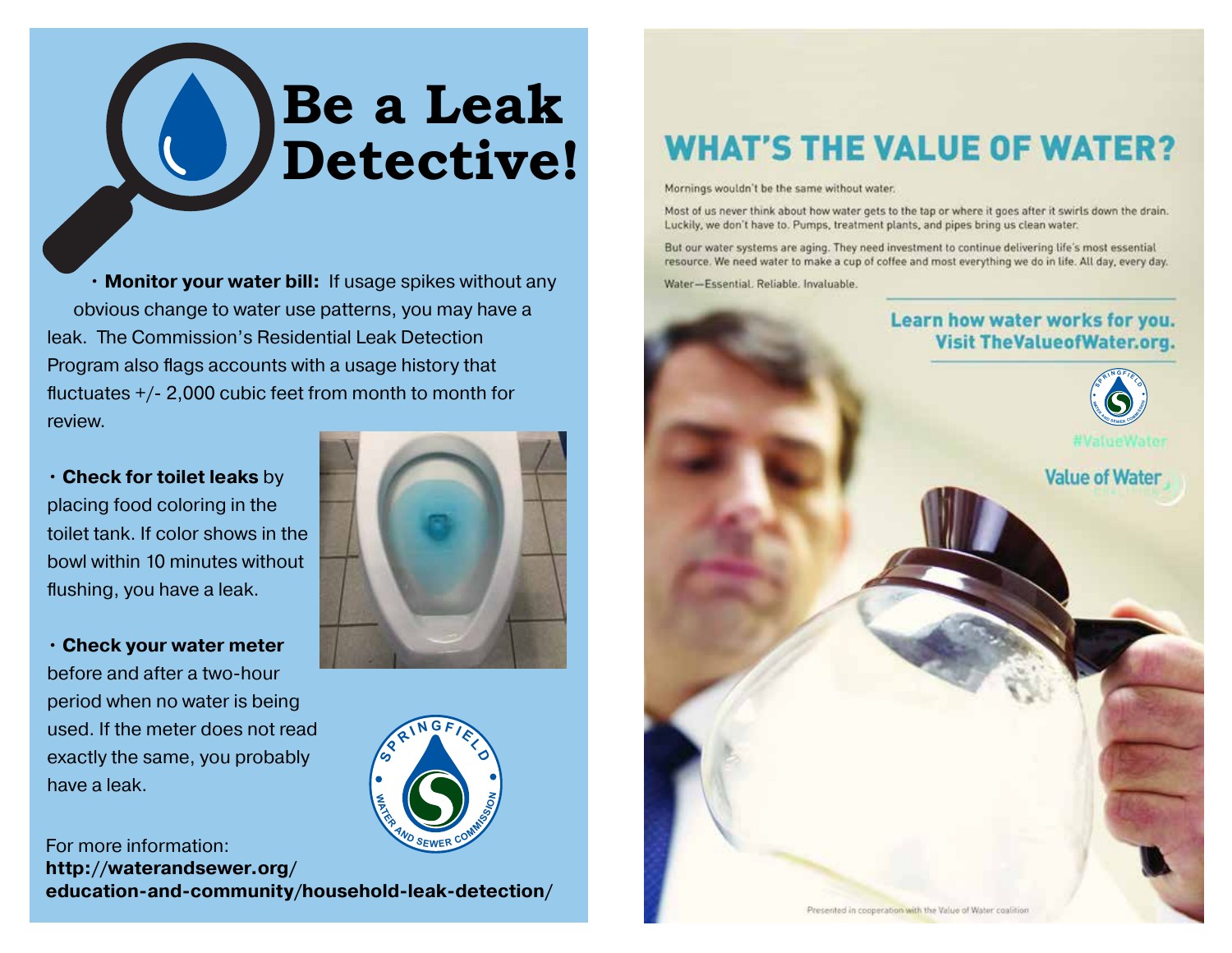

Estimado Cliente:

La Comisión de Acueductos y Alcantarillados de Springfield (La Comisión) se complace en presentarle nuestro Informe Anual de la Calidad del Agua. Este informe habla acerca de su agua potable, le demuestra resultados de las pruebas tomadas en el año 2017, y confirman que nuestra agua cumple con los requisitos de agua potable segura para tomar tal como establece los estándares estatales y federales. Parte del lenguaje e información de salud en este informe es encomendado por el Departamento de Protección Ambiental de Massachusetts. Favor de leer este informe cuidadosamente y compartir esta información, en especial con aquellos que no hayan recibido este informe directamente (por ejemplo, personas en apartamentos, hogares de cuido, escuelas y negocios o comercios). Usted puede hacer esto posteando este informe en lugares públicos o distribuyendo copias o enviar copias por correo.

**La Junta de Comisionados se reúne mensualmente. Favor de contactar a Ingrid Williams al 413-452-1300 para obtener las fechas y horarios de las reuniones o para obtener copias adicionales de este informe.**

# **Junta de Comisionados 2017:**

**Vanessa Otero,** *Presidenta de la Comisión* **Daniel Rodriguez,** *Comisionado* **William E. Leonard,** *Comisionado*

| Información al Público (413) 452-1302 (Jaimye Bartak)                                                                       |  |
|-----------------------------------------------------------------------------------------------------------------------------|--|
| Preguntas sobre facturas y                                                                                                  |  |
|                                                                                                                             |  |
|                                                                                                                             |  |
| Nuevo servicio o información<br>para reemplazado de servicio  (413) 310-3501                                                |  |
| Para preguntas sobre la calidad del agua durante horas laborables<br>comuníquese con Servicio al Cliente al (413) 310-3501. |  |

Después de horas laborables comuníquese con el Servicio de Emergencia al (413) 310-3501.

## **info@waterandsewer.org Waterandsewer.org**

*La Comisión de Acueductos y Alcantarillados de Springfield provee este informe para cumplir con los requisitos estipulados por la ley federal y estatal sobre el agua potable y sí la misma es segura para tomar.* 

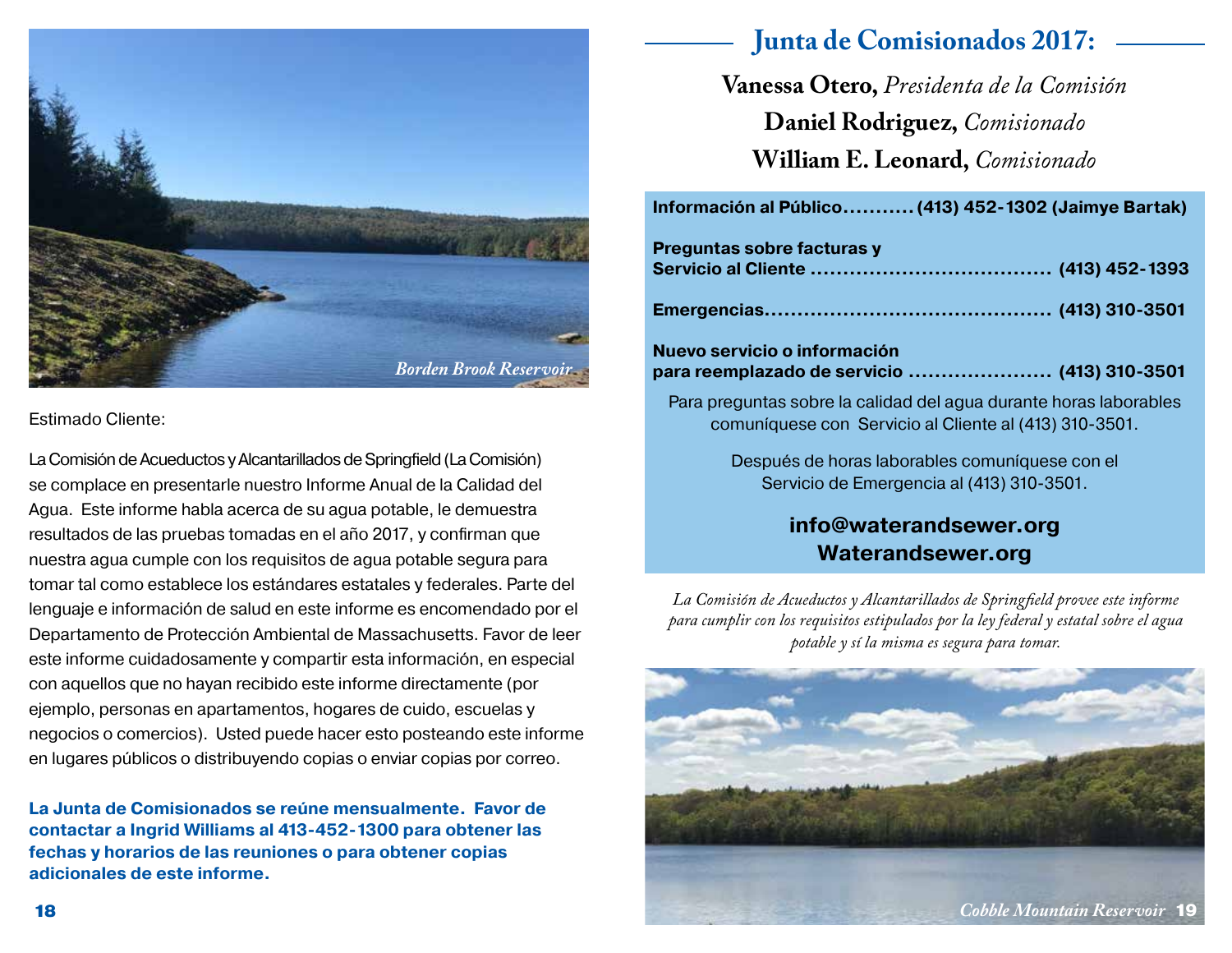

## **SOBRE SU AGUA**

El agua potable que es producida por la Comisión de Acueductos y Alcantarillados de Springfield se origina de la reserva de la Montaña Cobble (Source ID 1281000-02S) y la reserva en Borden Brook (Source ID 1281000-04S). Estos suministros de agua superficial están localizados en Blandford y Granville, MA. El agua es filtrada a través del sistema de filtración de arena rápida o lenta, para remover partículas pequeñas y organismos tales como sedimentos, algas y bacteria. El agua es tratado para inhibir la corrosión de la plomería casera, ajustada para el pH (potencial de hidrógeno), y

desinfectada con cloro antes de ser distribuida a su hogar o negocio. El agua potable es suministrada en un promedio anual de 30 millones de galones diarios a Springfield y Ludlow y clientes mayoristas en Agawam, East Longmeadow y Longmeadow.

## **INFORMACIÓN IMPORTANTE SOBRE LA SALUD**

Algunas personas pueden ser más vulnerables a los contaminantes, que pueden estar presentes en el agua potable, que el resto de la población en general. Las personas con problemas inmunológicos tales como: aquellas personas que reciben tratamiento de quimioterapia, personas que han recibido trasplantes de órganos, personas afectadas con HIV/SIDA u otros con problemas del sistema inmunológico, y algunos ancianos e infantes, pueden estar particularmente en riesgo de infecciones. Estas personas deberán solicitar una opinión médica sobre el consumo de agua potable. El centro EPA (Agencia de Protección Ambiental) y el centro para el Control y Prevención de Enfermedades (CDC), tienen información disponible para las personas con riesgo a infecciones por Cryptosporidium y otros contaminantes microbiológicos. Esta información está disponible llamando a **la línea directa de EPA al teléfono 1-800-426-4791.**

## **PREGUNTAS FRECUENTES SOBRE CLORO**

#### **¿Qué es cloro y porque se le añade cloro al agua?**

*El cloro es un desinfectante que se utiliza comúnmente utilizado para tratar el agua potable. La desinfección del agua potable es vital para proteger al público contra las enfermedades. Desinfectantes como el cloro matan las bacterias y los virus que pueden entrar en un sistema de agua. El uso de cloro y otros desinfectantes ha eliminado virtualmente los casos de enfermedades transmitidas por el agua como la fiebre tifoidea, el cólera y la disentería en los Estados Unidos y en otros países.* 

#### **¿Si puedo oler el cloro en mi agua, ¿todavía es seguro tomar?**

*Sí. Los niveles residuales de cloro se monitorean diariamente en múltiples puntos del sistema y los niveles son consistentemente muy por debajo del límite máximo de 4 partes por millón establecido por la EPA y MassDEP.*

#### **¿Qué puedo hacer para reducir el cloro en el agua del grifo?**

*Llene una jarra limpia con agua y colóquela en el refrigerador. El cloro se disipará durante un período de unas pocas horas. Los filtros de agua de carbón activado pueden reducir el sabor y el olor asociados con el cloro.* 

**¿La Comisión agrega flúor al agua potable?**  *No.*

#### **En raras ocasiones noto decoloración en el agua. ¿Porqué sucede esto y es seguro tomar el agua?**

*Si nota una decoloración en el agua, es posible que haya habido un mantenimiento o una rotura reciente de la tubería de agua en su área. El agua es segura para tomar. Para eliminar la decoloración, haga correr el agua fría de 10 a 15 minutos. Llame a nuestro Centro de Operaciones 24/7 al 413-310-3501 para hacer cualquier pregunta o informar sobre una decoloración prolongada.*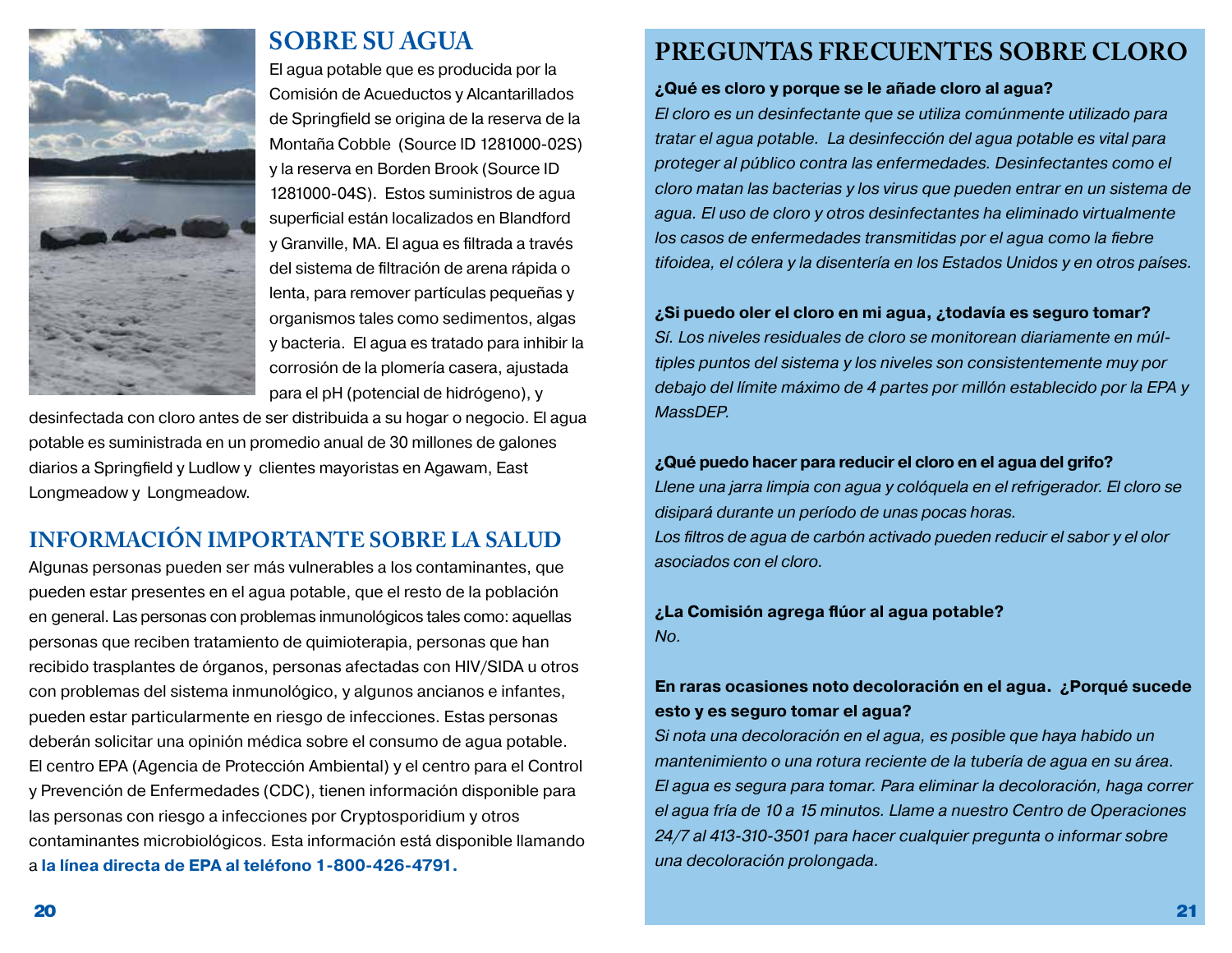#### **INFORMACIÓN IMPORTANTE del EPA de ESTADOS UNIDOS y EL DEPARTAMENTO de PROTECCIÓN AMBIENTAL de MA(DEP)**

Las fuentes de agua potable (ya sea de la pluma (grifo) o embotellada) incluye ríos, lagos, corrientes de agua, charcas, depósitos embalses, manantiales, riachuelos y pozos. El agua que llega a estos cuerpos de agua y en su trayectoria sobre la superficie de la tierra o en su paso a través del terreno, puede disolver minerales que surgen naturalmente en el terreno y en algunos casos materiales radioactivos y recogen sustancias que son el resultado de las diferentes actividades de seres humanos y animales. Contaminantes que pueden estar presentes en estas fuentes de abastecimiento incluyen:

**Contaminantes Microbiológicos -** Estos incluyen virus y bacterias, que pueden originarse de plantas de tratamiento de alcantarillado, sistemas sépticos, actividades agrícolas y ganaderas, los seres humanos y vida silvestre.

**Contaminantes Inorgánicos -** Estos incluyen sales y metales, que pueden tener origen natural o son el resultado de las escorrentías de lluvia, las descargas de agua con desperdicios domésticos o industriales, la producción de gases o aceites, cultivos, actividades mineras y agricultura.

**Pesticidas y Herbicidas** – Estos contaminantes pueden tener origen de una variedad de fuentes tales como: agricultura, escorrentía de lluvia y uso residencial.

**Contaminantes Químicos Orgánicos** – Estos incluyen químicos sintéticos y volátiles orgánicos, que son productos intermedios de procesos industriales y de la producción de petróleo. Además, pueden tener su origen de las estaciones de gasolineras, escorrentías de lluvia y sistemas sépticos.

**Contaminantes o Químicos Radiológicos** – Estos pueden estar presentes de forma natural o ser el resultado de la producción de aceite y gas y actividades mineras.

Toda agua potable, incluyendo agua embotellada, puede esperarse que al menos contenga pequeñas cantidades de contaminantes. La presencia de contaminantes no necesariamente indica que el agua posee algún riesgo a la salud.

Con el propósito de asegurar que el agua potable es segura para tomar, la



Agencia de Protección Ambiental de los Estados Unidos (EPA) prescribe las regulaciones que limitan la cantidad de ciertos contaminantes en el agua provistos por los sistemas públicos de acueducto. Las regulaciones de la Administración de Alimentos y Drogas de los Estados Unidos (FDA) establecen límites para contaminantes en el agua embotellada la cual debe proveer la misma protección de salud al público.

Información adicional sobre contaminantes y efectos potenciales para la salud pueden ser obtenidos a través de la **EPA a la línea directa 1-800-426-4791.** 

#### **Evaluación Sobre las Fuentes de Abastecimiento de Agua**

El Departamento de Protección Ambiental (MassDEP) completó una evaluación sobre las Fuentes de Abastecimiento que evalúa la susceptibilidad de nuestro sistema de agua a dichos contaminantes la susceptibilidad de los suministros públicos de agua a la contaminación de los usos de la tierra circundante. MassDep hizo un inventario de los usos de la tierra y los orígenes de posibles contaminantes en el área de la cuenca de la Comisión. Se asignó una clasificación de susceptibilidad o moderación a este sistema utilizando la información recopilada durante la evaluación por parte de MassDEP. El informe completo del programa de evaluación de las fuentes de agua está disponible comunicándose con la Comisión al 413-452-1300 ó a través de la siguiente página de internet: http://www.mass.gov/eea/docs/dep/water/drinking/swap/ wero/1281000.pdf.

*Aproximadamente el 47% de la tierra en la cuenca hidrográfica Little River, que alimenta los embalses Cobble Mountain y Borden Brook, es propiedad de la Comisión para la protección del suministro de agua. Un 10% adicional está protegido por organizaciones de conservación de tierras públicas y sin fines de lucro. La Comisión tiene un programa activo de adquisición de tierras como parte de su Plan de Protección de Fuentes de Agua, ya que la protección de la tierra es el mejor enfoque para reducir la susceptibilidad de los suministros de agua a contaminación.*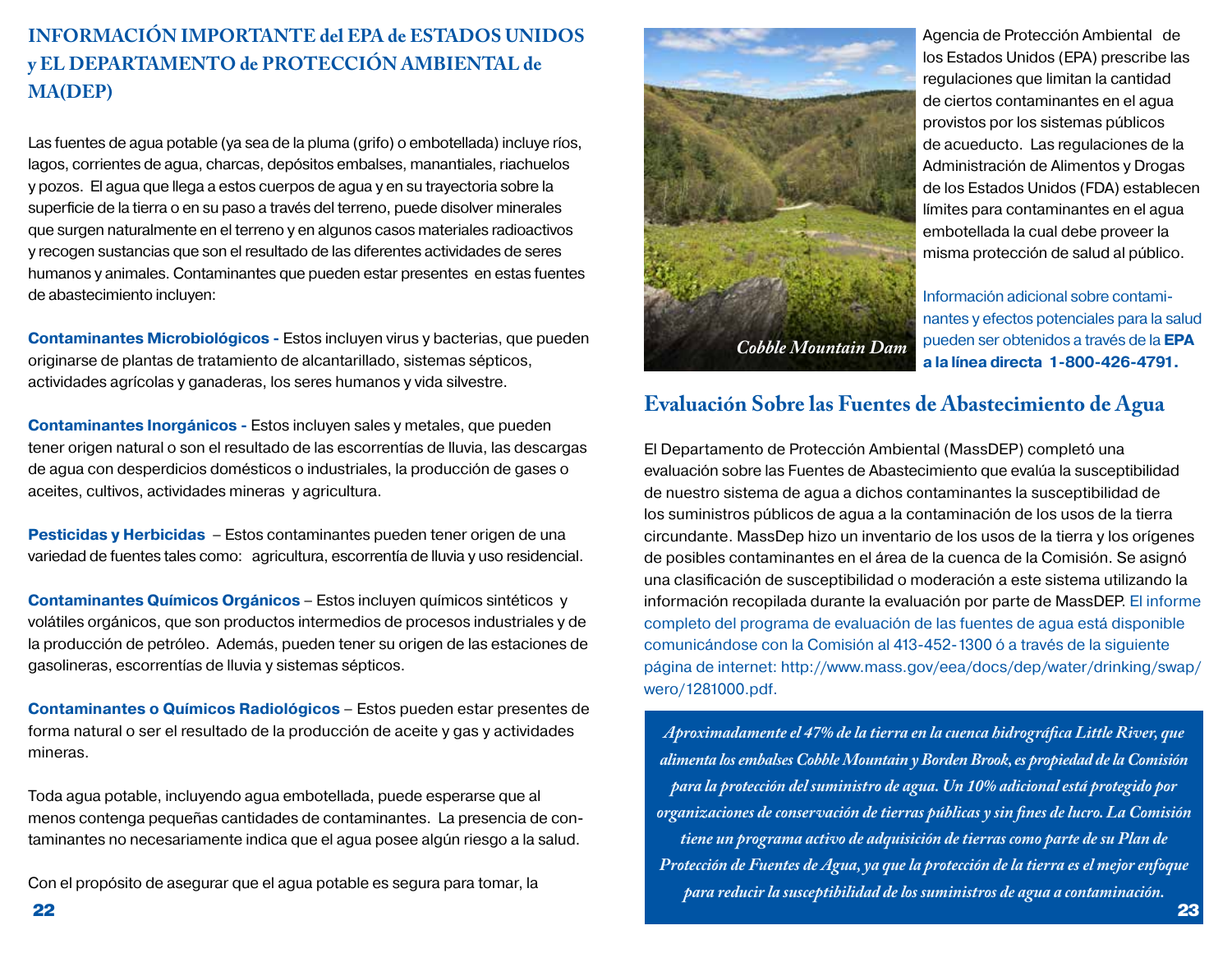## **2017 TABLA deINFORMACIÓN SOBRE la CALIDAD de AGUA de SWSC**

La siguiente tabla muestra los contaminantes regulados que se detectaron a través de las pruebas de calidad de agua efectuado en 2017, a menos que se especifique lo contrario. Nuestros laboratorio, el cual está afiliado y certificado al Estado, analizó más de 50,000 pruebas de agua realizadas en el año 2017. También se utilizaron laboratorios privados para asegurar que el agua que se le suple a usted es potable y que reúne los requisitos estándares de la ley estatal y federal. La información en las siguientes páginas representa el resultado final del agua en el sistema de distribución.

| <b>PUBLIC WATER SUPPLY IDENTIFICATION #1281000</b>    |                                    |                                       |                                                     |                                                                                  |                  |                                                                      |  |
|-------------------------------------------------------|------------------------------------|---------------------------------------|-----------------------------------------------------|----------------------------------------------------------------------------------|------------------|----------------------------------------------------------------------|--|
| <b>Orgánicos</b>                                      | <b>Objetivo</b><br>ideal<br>(MCLG) | Nivel máximo<br>contaminante<br>(MCL) | <b>Ubicación promedio</b><br>de Ejecución<br>(LRAA) | <b>Fluctuación</b><br>Detectada en<br>muestras en lugares<br><b>individuales</b> | <b>Violación</b> | <b>Las principales fuentes</b><br>de aqua potable                    |  |
| THMs (ppb)<br>(Total Trihalometanos)                  | N/A                                | 80 (LRAA)                             | 58.8                                                | $35 - 58$                                                                        | <b>No</b>        | Resultado de cloración                                               |  |
| HAA5s (ppb)<br>(Total Haloacetic Acids)               | N/A                                | 60 (LRAA)                             | 54                                                  | <b>No</b><br>$36 - 69$                                                           |                  | agua potable                                                         |  |
| <b>Desinfectantes</b>                                 | <b>MRDLG</b>                       | <b>MRDL</b>                           | <b>Promedio anual de</b><br>aqua corriente          | <b>Fluctuación Detectada</b><br>en muestras en<br>lugares individuales           | <b>Violación</b> | Las principales fuentes<br>de aqua potable                           |  |
| Residuo de libre de<br>cloro (ppm)                    | 4.0                                | 4.0                                   | 0.72                                                | ND - 1.93                                                                        | <b>No</b>        | Aditivo de agua utilizado<br>para control de microbios               |  |
| <b>Inorgánicos</b>                                    | <b>MCLG</b>                        | <b>MCL</b>                            | <b>Nivel Mas Alto</b><br><b>Detectado</b>           | <b>Fluctuación Detectada</b><br>en muestras en<br>lugares individuales           | <b>Violación</b> | <b>Las principales fuentes</b><br>de aqua potable                    |  |
| Nitrato (ppm)                                         | 10                                 | 10                                    | 0.124                                               | N/A                                                                              | <b>No</b>        | Depósitos naturales, agua de<br>Iluvia, escorrentía de fertilizantes |  |
| Bario (ppm)                                           | $\mathcal{P}$                      | 2                                     | 0.009                                               | N/A                                                                              | <b>No</b>        | Erosión de depósitos naturales                                       |  |
| <b>Radionucleidos</b><br>Fecha de Prueba<br>9/18/2015 | <b>MCLG</b>                        | <b>MCL</b>                            | <b>Nivel Mas Alto</b><br><b>Detectado</b>           | <b>Fluctuación Detectada</b><br>en muestras en<br>lugares individuales           | <b>Violación</b> | <b>Las principales fuentes</b><br>de aqua potable                    |  |

| Alfa Bruto (pCi/L)                                 | $\Omega$             | 15                                                            | 0.262                                      | N/A                                  | <b>No</b>        | Erosión de depósitos naturales                                                                               |  |
|----------------------------------------------------|----------------------|---------------------------------------------------------------|--------------------------------------------|--------------------------------------|------------------|--------------------------------------------------------------------------------------------------------------|--|
| Radio-226 y el Ra-<br>dio-228 Combinado<br>(pCi/L) | $\mathbf 0$          | 5                                                             | 0.25                                       | N/A                                  | <b>No</b>        | Erosión de depósitos naturales                                                                               |  |
| Turbulencia*                                       | <b>MCLG</b>          | <b>MCL</b>                                                    | <b>Medida Individual</b><br>más alta       | <b>Porciento mensual</b><br>más bajo | <b>Violación</b> | <b>Las principales fuentes</b><br>de agua potable                                                            |  |
| Filtración Arena<br>Rápida ** (NTU)                | N/A                  | TT: at least<br>$95%$ of sam-<br>ples per month<br>below 0.3  | 0.21                                       | 100%                                 | <b>No</b>        | Resultado del terreno                                                                                        |  |
| Filtración Arena Lenta<br>*** (NTU)                | N/A                  | TT: at least<br>$95\%$ of sam-<br>ples per month<br>below 1.0 | 1.27                                       | 99.94%                               | <b>No</b>        |                                                                                                              |  |
| <b>UNREGULATED****</b>                             | ORSG/<br><b>SMCL</b> | <b>MCL</b>                                                    | <b>HIGHEST SINGLE</b><br><b>MEASURMENT</b> | <b>RANGE DETECTED</b>                | <b>Violación</b> | <b>Las principales fuentes</b><br>de agua potable                                                            |  |
| Sodio (ppm)                                        | $ORSG = 20$          | Ninguno                                                       | 15.5                                       | N/A                                  | <b>No</b>        | Fuentes naturales; desecho<br>del uso de la sal en carreteras;<br>por producto del proceso de<br>tratamiento |  |
| Manganeso (ppb)                                    | $SMCL = 50$          | Ninguno                                                       | 3.2                                        | N/A                                  | N <sub>0</sub>   | Erosión de depósitos naturales                                                                               |  |
| Aluminio (ppb)                                     | $SMCL = 200$         | Ninguno                                                       | 52                                         | $0 - 52$                             | <b>No</b>        | Residuos de proceso de<br>tratamiento                                                                        |  |
| Cloroformo (ppb)                                   | $ORSG = 70$          | Ninguno                                                       | 4.93                                       | N/A                                  | <b>No</b>        | Por producto de la<br>cloración del agua potable                                                             |  |
| Bromodiclorometano<br>(ppb)                        | <b>No</b>            | Ninguno                                                       | 0.58                                       | N/A                                  | <b>No</b>        | Por producto de la<br>cloración del agua potable                                                             |  |

**For a definition of terms see GLOSSARY on next page.**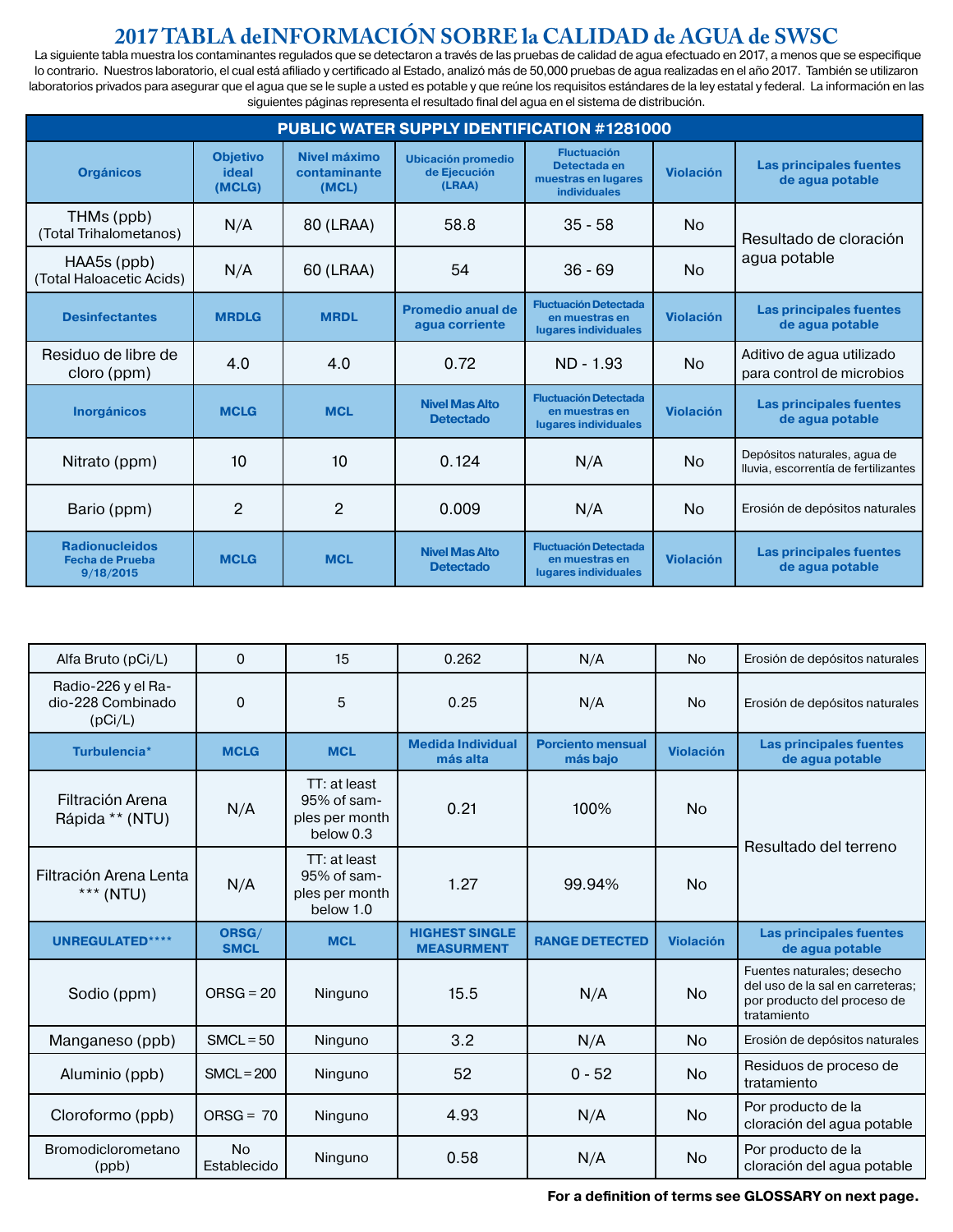#### **GLOSARIO DE TABLA DE INFORMACIÓN SOBRE LA CALIDAD DE AGUA**

**MCL (NMC) – Nivel Máximo de Contaminante** o el nivel más alto permitido en el agua potable. Los NMC son establecidos tan cerca como sea posible de la MNMC usando la mejor tecnología disponible.

**MCLG (MNMC) – Meta para el Nivel Máximo de Contamínate** permitido en el agua potable bajo el cual no hay daños conocidos o esperados a la salud. La MNMC permite un margen de seguridad.

**MRDL (NMDR) – Nivel Máximo Desinfectante Residual.** El nivel más alto de un desinfectante permitido en el agua potable. Hay evidencias convincentes de que un desinfectante adicional es necesario para el control de contaminantes microbiológicos.

**MRDLG (MNMDR)** – Meta del Nivel Máximo Desinfectante Residual. El nivel bajo de desinfectantes en el agua potable, bajo el cual no hay daños conocidos o esperados a la salud. La Meta del Nivel Máximo Desinfectante Residual no refleja los beneficios del uso de desinfectantes para el control de contaminantes microbiológicos.

#### **N/A** - No Aplica

**NTU** – Unidad Nefelométricas de Turbidez – Es la unidad para medir el valor numérico indicando la nubosidad y la turbulencia en el agua.

**ORSG** – Oficina de Directrices Estándares e Investigación del Estado de Massachusetts - Es la concentración de una sustancia química en el agua potable en o debajo de que, los efectos adversos de la salud sean improbables de ocurrir después de exposición crónica. Si excedido, sirve como un indicador potencial de acción a tomar adicional.

**ppb** – partes por billón o microgramos por litro.

**ppm** – partes por millón o miligramos por litro.

**pCi/L** - picocurios por litro (una medida de la radioactividad)

**SMCL** – Nivel Máximo Secundario de Contaminantes – Estos estándares se han desarrollado para proteger la calidad estética de agua potable y no están basados en la salud.

**TT** – Técnica de Tratamiento – Un proceso que requiere reducir el nivel de contaminante en el agua potable.

**\*Turbidez** - Medida/Muestra de la nubosidad en el agua. Se monitorea la turbidez en el agua debido a que es un buen indicador sobre la efectividad de nuestro sistema de filtración.

**\*\*Filtración de arena rápida** – El nivel de turbidez en el agua filtrada deberá ser menor o igual a 0.3 NTU en el 95% de las muestras/medidas obtenidas cada mes y no deberá exceder un máximo de 1.0 NTU por cada muestra/medida.

**\*\*\*Filtración de arena lenta** – El nivel de turbidez en el agua filtrada deberá ser menor o igual a 1.0 NTU en el 95% de las muestras/medidas tomadas cada mes y no deberá exceder un máximo de 5.0 NTU por cada muestra/medida.

**\*\*\*\*Contaminantes No Regulados** *– Substancias por lo cual la agencia EPA ha establecido pautas o directrices, pero no ha establecido estándares primarios en el agua potable.* 

## **PLOMO Y EL AGUA POTABLE**

Plomo entra en el agua potable principalmente por lixiviación de plomería que contiene plomo, como una línea de servicio de plomo que conecta una casa/edificio para el agua en la calle principal, o de plomería y accesorios en el interior de la casa del cliente. Esto es más probable que ocurra cuando el agua no se mueve, generalmente de noche o en otro momento, cuando el agua no se utiliza durante varias horas.

El sistema de nuestra fuente de agua y de la distribución de agua de la Comisión es libre de plomo. En 1992, la Comisión inició un programa proactivo para eliminar sistemáticamente el servicio de plomo en las líneas de servicio del sistema de abastecimiento de agua, y a partir de noviembre de 2005, todas las líneas de servicio de plomo encontradas han sido removidas y reemplazadas. Adicionalmente, la Comisión tiene un suministro estable de agua que ha suplido agua a los residentes de Springfield y pueblos limítrofes desde los años 1930.

En nuestra planta de tratamiento, el agua es tratada para inhibir la corrosión de plomería doméstica. Este tratamiento crea una capa dentro de la plomería doméstica que contribuye a prevenir la lixiviación de plomo en el agua. La prueba de la presencia de plomo y cobre está regulada por los Reglamentos de Plomo y Cobre de la EPA. Las pruebas se llevan a cabo en ciclos de tres años. El próximo ciclo de prueba de plomo y cobre comienza en el verano de 2018.

#### **Riesgos de Salud Que Causa el Plomo en el Agua Potable**

De estar presente, altos niveles de plomo podrían causar serios problemas de salud, especialmente a la mujer embarazada y niños pequeños. El plomo en el agua es proviene principalmente de materiales y componentes asociados con líneas de servicio y plomería residencial. La Comisión de Acueductos y Alcantarillados de la ciudad de Springfield es responsable por proveer agua potable de calidad, pero no puede controlar la variedad de materiales utilizados en componentes hallados en la plomería residencial. Cuando su agua está sin utilizar por varias horas, usted puede disminuir estar expuesto a plomo dejando correr el agua en el grifo de 30 segundos a 2 minutos antes de utilizar el agua potable para tomar o cocinar. Si usted está preocupado por los niveles altos de plomo en el agua de su casa, usted deberá solicitar que se haga una prueba de su agua. De necesitar información adicional sobre el plomo en agua potable, métodos para pruebas de su agua, y pasos a tomar para disminuir exposición al plomo está disponible a **través de la línea directa de agua segura para tomar al teléfono 1-800-426-4791 o obteniendo información a través de la página internet: http://www.epa.gov/safewater/lead.** 

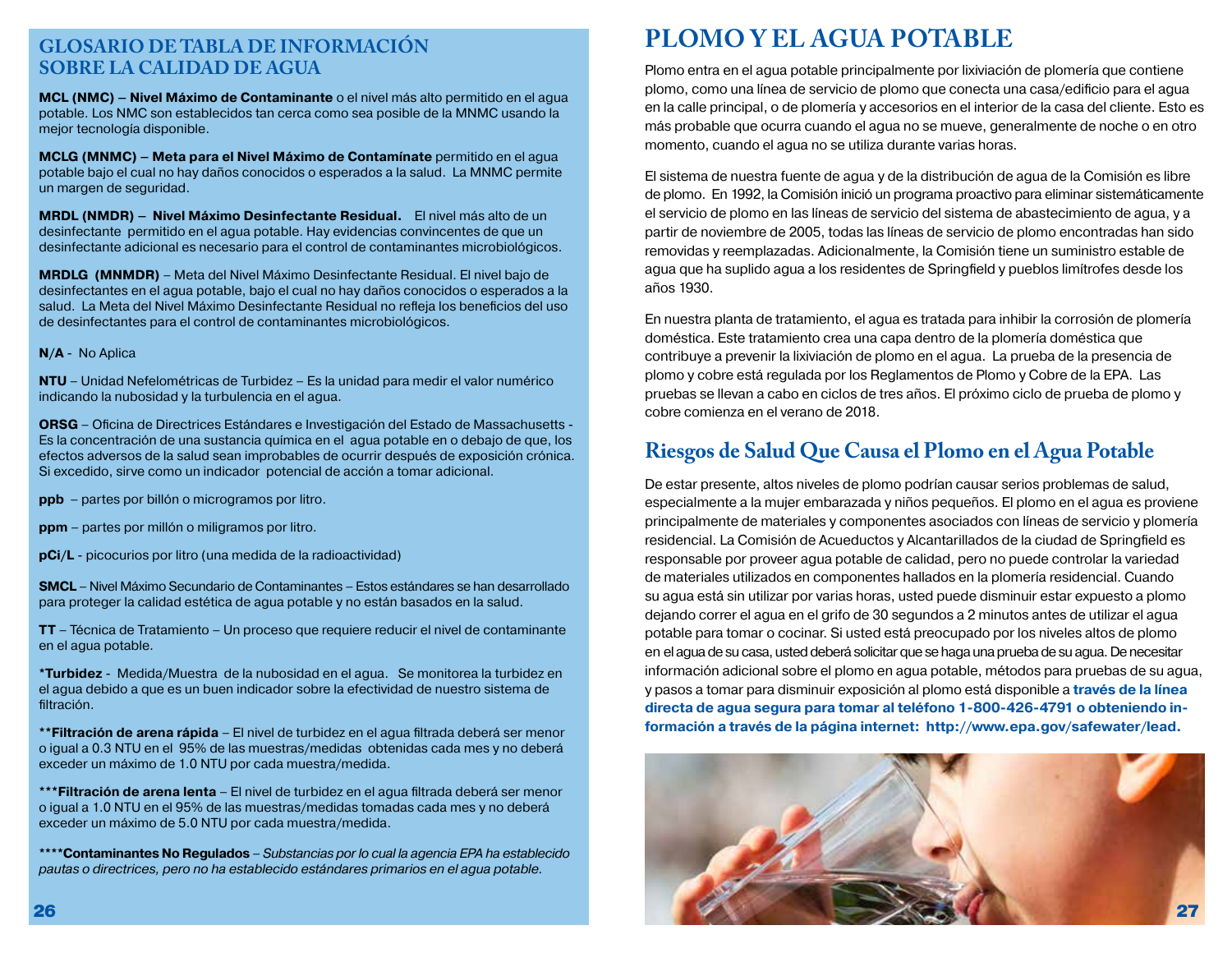|  | Tabla de Muestreo de Plomo y Cobre - 2016 |                          |
|--|-------------------------------------------|--------------------------|
|  |                                           | <b>Localizacionae de</b> |

| <b>Sustancia</b> | <b>MCLG</b> | <b>MCL</b>  | Muestra de un<br>porcentaje de 90 | Localizaciones de<br>muestras<br>excediendo el<br>nivel de acción | <b>Violación</b> | Las principales fuentes de agua<br>potable |
|------------------|-------------|-------------|-----------------------------------|-------------------------------------------------------------------|------------------|--------------------------------------------|
| Cobre (ppm)      | 1.3         | $AL = 1.3$  | 0.074                             | 0 out of 50                                                       | <b>No</b>        | Corrosión en los sistemas de               |
| Plomo (ppb)      |             | $AL = 15.0$ | 5                                 | 2 out of 50                                                       | <b>No</b>        | tuberías caseras                           |

AL = Nivel de Acción - La concentración de un contaminante el cual, sí es excedido, exige tratamiento u otro requisito el cual se le debe dar seguimiento por el sistema de acueductos.

Percentil 90 - De cada 10 hogares muestreados, 9 estaban en o por debajo de este nivel.

*La tabla anterior representa la última ronda de muestreo de plomo y cobre en 2016. La próxima ronda requerida de muestreo de plomo y cobre comenzará en el verano de 2018.* MCL = Nivel Máximo de Contaminación - El máximo nivel de contaminante que se espera en el agua potable. Este proceso se acerca al anterior utilizando la mejor tecnología disponible.

MCLG = Objetivo Máximo de Nivel Contaminante - El nivel de un contaminante del agua consumible en el cual no se espera ningún riesgo para la salud. MCLGs provee un margen de seguridad.

## **ENCUESTA SANITARIA**

En 2016, el Departamento de Protección Ambiental de Massachusetts realizó una encuesta sanitaria de nuestro sistema público de agua. Una inspección sanitaria es una revisión local de las fuentes de agua, instalaciones, equipo, operación y mantenimiento de un sistema público de agua con el propósito de evaluar la capacidad del sistema para producir y distribuir agua potable. La encuesta se completa en un ciclo de tres años. A partir de la reciente encuesta, las medidas correctivas adoptadas por la Comisión son las siguientes:

- La Comisión instaló una Contención de Derrames para almacenamiento diario de tanques para productos químicos de tratamiento.
- El diseño del proyecto está completado en un 90%, y está pautado para construcción en el año fiscal 2018 para el mejoramiento necesario del almacenamiento de productos químicos.

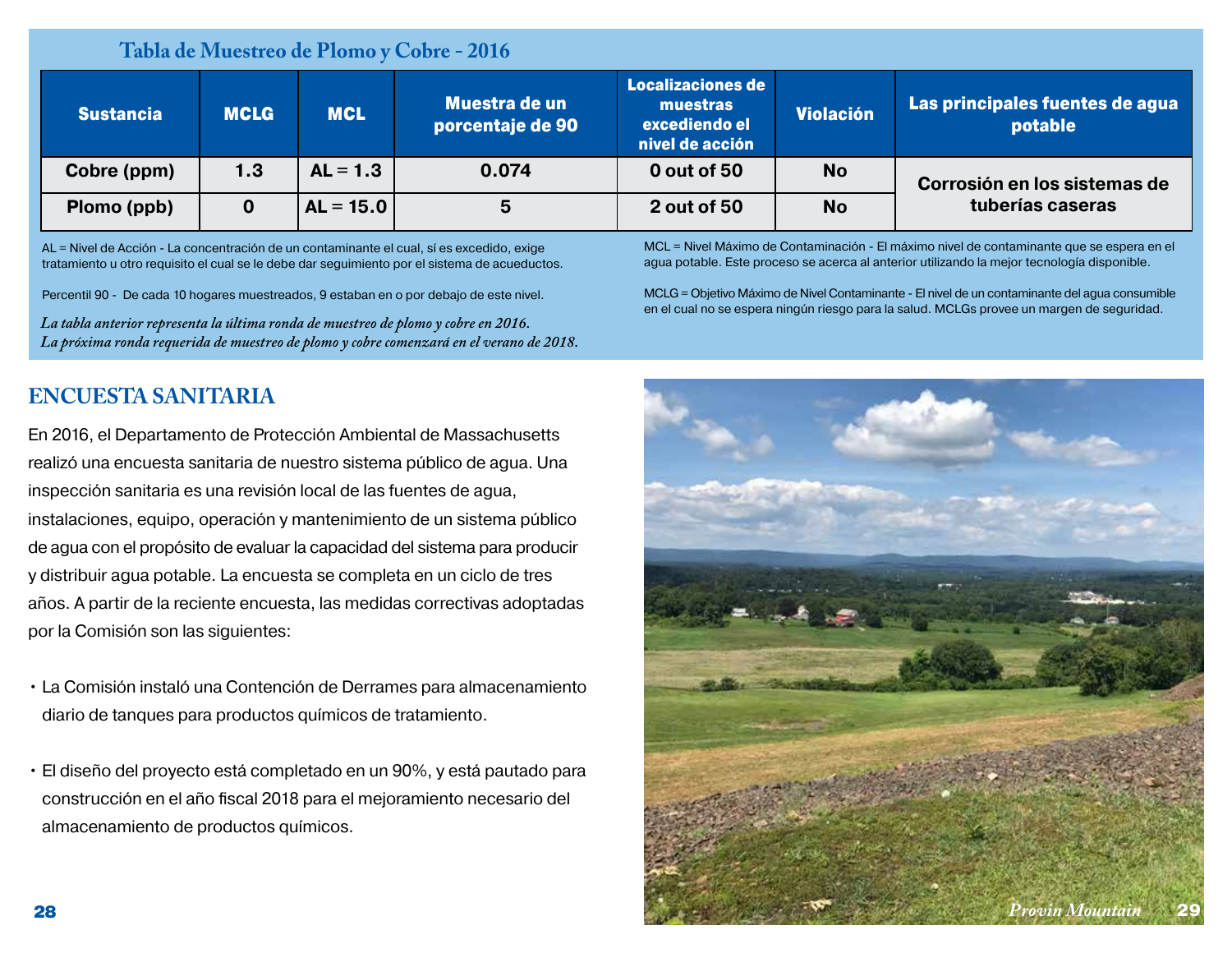## **PROGRAMA de CONTROL de CONEXIÓN CRUZADA**

Una conexión cruzada se forma en cualquier punto cuando una línea de agua potable se conecta a una fuente contaminada, como calderas, sistemas de aire acondicionado, sistemas de rociadores contra incendios, sistemas de riego, equipos de laboratorio, en tanques de galvanoplastía o cubas de productos químicos. En residencias una conexión cruzada común es una manguera de jardín conectada a un contenedor de fertilizante o rociador de productos químicos, o una manguera insertada en una piscina. envase que contiene químicos que se utilizan en el jardín. Si la presión del agua disminuye, como suele suceder de haber una boca de incendios cerca o una rotura de la tubería de agua, el vacío resultante puede volver a succionar los contaminantes conectados al sistema de agua.

# **Para evitar conexiones cruzadas:**

- Nunca sumerja una manguera en cubetas de agua jabonosa, recipientes de agua para mascotas, piscinas, bañeras, fregaderos, desagües o productos químicos.
- Nunca conecte una manguera a un rociador químico sin un dispositivo anti retorno.



**Conexión de la manguera,**

- Compre e instale un interruptor de vacío de conexión de manguera económico en cada accesorio de agua con rosca. **Interruptor de vacío**
- Compre electrodomésticos y equipos con un dispositivo anti retorno.

# **Prevenga las fugas en el hogar!**

|           | Diámetro de Fuga       | Galones   |
|-----------|------------------------|-----------|
|           | 1/4 " torrente de agua | 1,181,500 |
|           | 3/16" torrente de agua | 666,000   |
|           | 1/8 " chorrito de agua | 296,000   |
| $\bullet$ | 1/16 " gotera de agua  | 74,000    |

# **Prevención de Reflujo**



**Si usted es un dueño de una propiedad industrial, comercial o institucional deberá llevar a cabo una inspección interna de la plomería en sus facilidades para verificar si existe algún peligro o riesgo de conexión cruzada e instalar un dispositivo de contraflujo apropiado o eliminar las conexiones cruzadas en su totalidad.**

**Para más información, favor de contactar a la Comisión del Programa de Control sobre Conexiones Cruzadas al 413-310-3501.**

- Una fuga doméstica promedio puede desperdiciar casi 10,000 galones de agua cada año, o sea, la cantidad necesaria para una lavado de 270 cargas de ropa para la familia promedio en los Estados Unidos cada año.
- Una fuga a razón de un goteo por segundo puede desperdiciar más de 3,000 galones por año, -el equivalente a 180 duchas!
- Los tipos comunes de fugas que se encuentran en el hogar incluyen deflectores desgastados, grifos que gotean y cabezales de ducha con fugas.
- Un sistema de riego con una fuga de 1/32 de pulgada de diámetro (aproximadamente del grueso de una moneda de diez centavos!) puede 30 30 31 desperdiciar unos 6,300 galones de agua por mes.<br>31